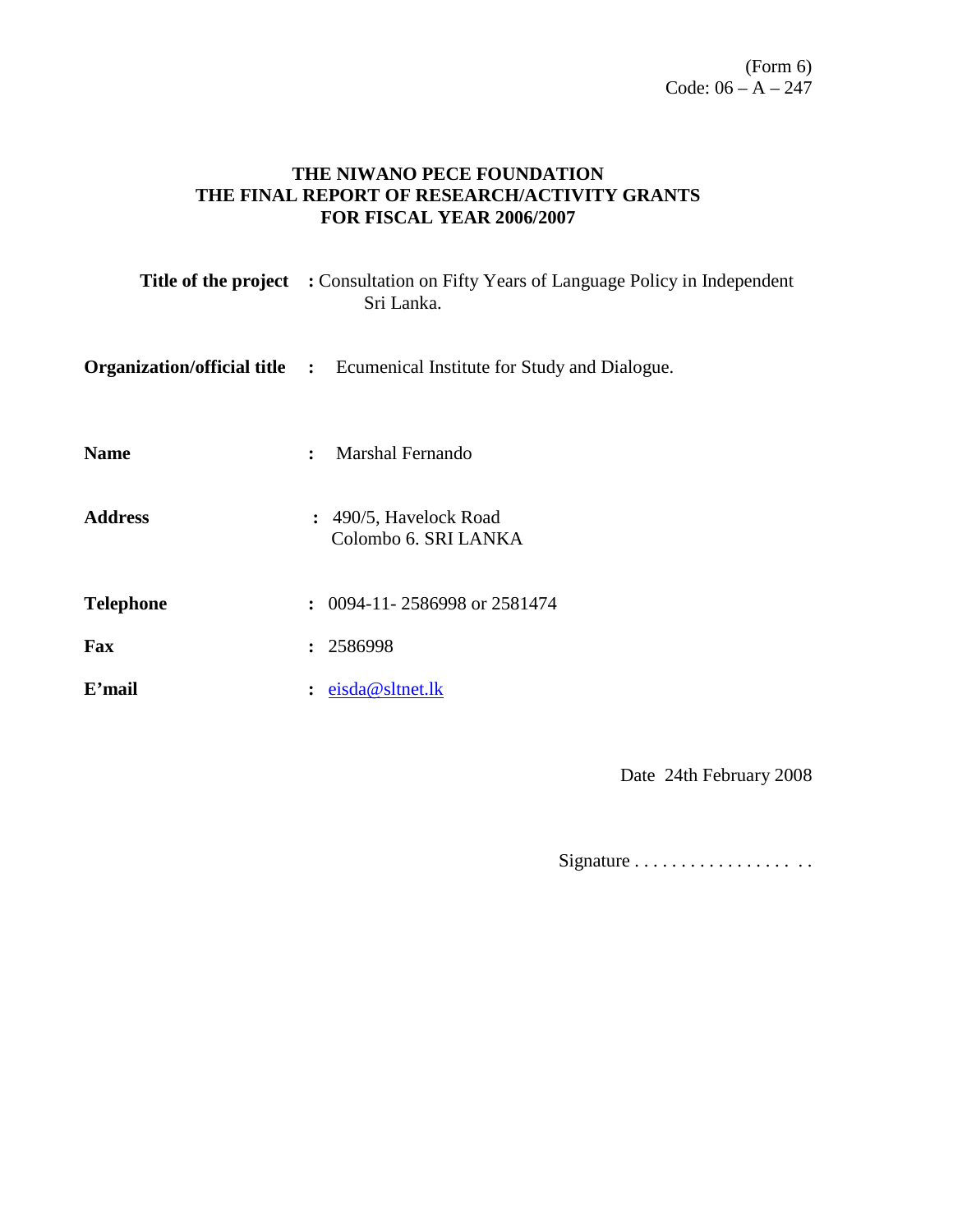# **ACTIVITY REPORT**

### **Report of the Consultation held in Colombo on the theme** *: Fifty Years of Language Policy in Independent Sri Lanka .* **Organised by the Ecumenical Institute for Study and Dialogue**

Two consultations were held from  $3 -6^{th}$  of December 2006 and  $2 -3^{rd}$  June 2007

**Purpose of the Consultation :** Since political Independence in 1948 Sri Lankan state introduced new policies aiming at indigenizing the socio-political landscape of Sri Lanka. Inefficient implementation and inherent weaknesses of some of the new policies disturbed the social peace and created tensions which led to open conflict and war. One such important policy decision which contributed immensely to the conflict between Sri Lanka state and Tamil community involves the language policies initiated in 1956. Even if the current war comes to an end still one of the major factors that contributed to the conflict will remain as a thorn in the body politics of Sri Lanka, until justice is done in terms of language policy.

The consultation held with the support of knowledgeable scholars and social analysts belonging to different Religions analysed different facets of the language policy and highlighted areas that need urgent attention.

Findings are already published to educate the wider society and to sensitize the authorities to act on the problems created by language policy as soon as possible without waiting for the final solution to the ethnic issue.

### **Content and Method of the Activity**

#### **Contents of the first Consultation**

#### **Part I: Sinhala Only : Religious Perspective**

- i. Sinhala Only : Focus on Buddhism and Society *– Sanath Nanayakkara* Former Deputy Editor, Encyclopedia of Buddhism
- ii Sinhala Only: Its Impact on the Muslim Community *A Javid Yusuf* Attorney at Law.
- iii 50 Years of Sinhala Only & Over 175 Years of English Only : A Christian Perspective on Linguistic Domination –*Aloysius Pieris, s.j*. – Director, Tulana Centre for Encounter and Dialogue, Kelaniya and Editor of 'Dialogue'.

### **Part II : Sinhala Only: The Legal Perspective**

- iv The Trajectory of the Equal Protection of the Law: From Sinhala Only to the Supreme Court Judgment on the North-East merger *- Rajan Philips* - Professonal Engineer, Currently working in Canada.
- v A Tale of Three Constitutions and the Language of Minorities, *N. Selvakkumaran* Dean of the Faculty of Law of the University of Colombo.

### **Part III : Sinhala Only and the Other Two Official Languages**

vi Sinhala Only : The Impact on the Tamils *– Silan Kadirgamar* - Former senior lecturer in History at the University of Colombo and Jaffna